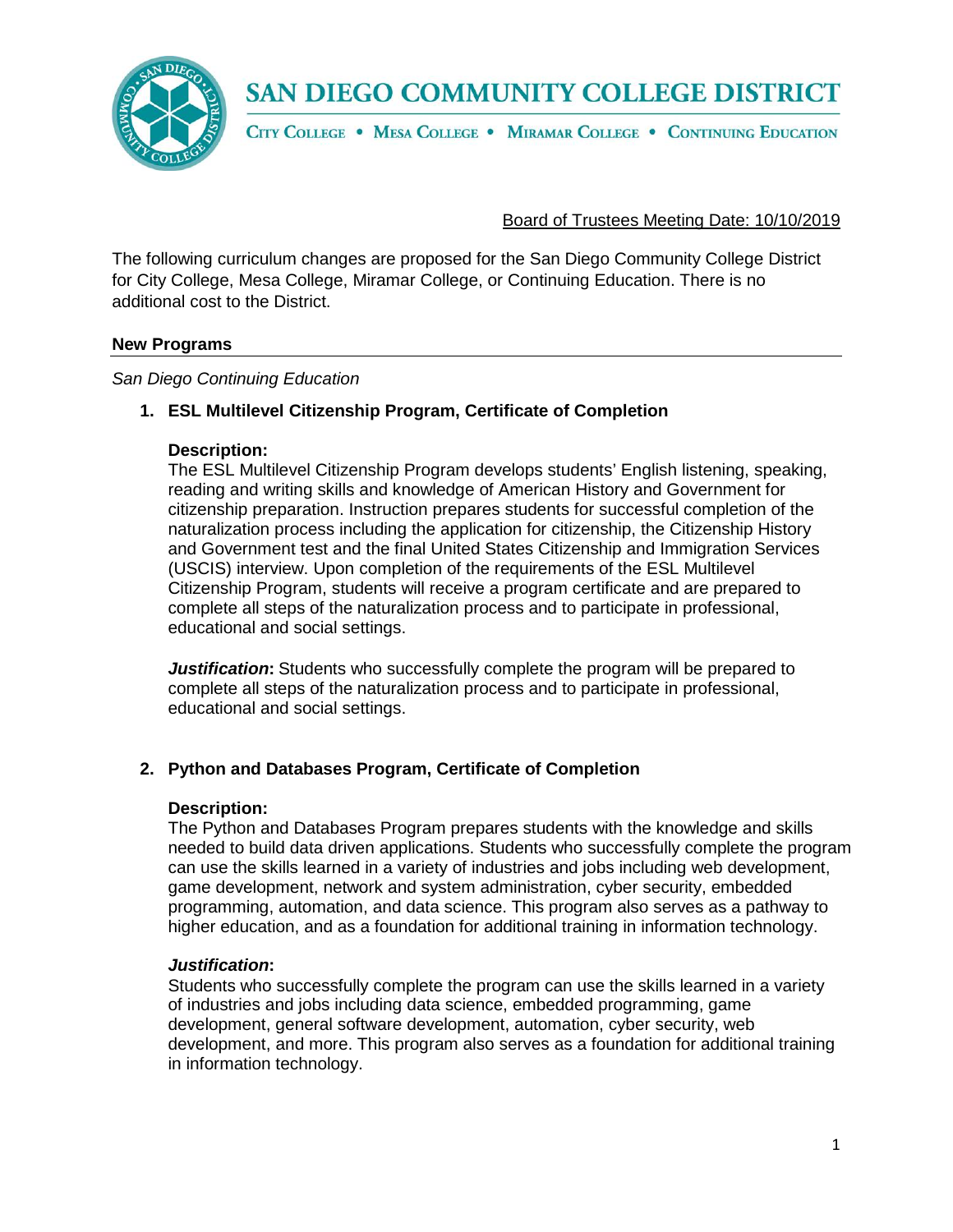

# SAN DIEGO COMMUNITY COLLEGE DISTRICT

CITY COLLEGE . MESA COLLEGE . MIRAMAR COLLEGE . CONTINUING EDUCATION

## **Labor Market Information (Career Education only):**

Table 1: Occupational Projection of Employment 2017–2022 in San Diego County

| <b>Occupation</b>                                            | Employment       |                  | <b>Employment Change</b> |         | <b>Annual Avg</b><br><b>Openings</b> |
|--------------------------------------------------------------|------------------|------------------|--------------------------|---------|--------------------------------------|
|                                                              | <b>Estimated</b> | <b>Projected</b> | <b>Number</b>            | Percent |                                      |
| <b>Computer Systems Analysts</b><br>$(15-1121)$              | 77.746           | 84,833           | 7,087                    | 9%      | 33,195                               |
| <b>Computer Network Support Specialists</b><br>(SOC 15-1152) | 20,045           | 22.121           | 2,076                    | 10%     | 9,719                                |

Source: http://coeccc.net/supply-and-demand.aspx

## **3. Python Program, Certificate of Completion**

### **Description:**

The Python Program provides students with the necessary knowledge and skills to program software using the Python programming language. Students who successfully complete the program can use the skills learned in a variety of industries and jobs including, network and system administration, cyber security, automation, embedded programming, and general software development. This program also serves as a foundation for additional training in web and game development.

## *Justification***:**

Students who successfully complete the program can use the skills learned in a variety of industries and jobs including, network and system administration, cyber security, automation, embedded programming, and general software development. This program also serves as a foundation for additional training in web and game development.

## **Labor Market Information (Career Education only):**

| <b>Occupation</b>                           | Employment       |                  | <b>Employment Change</b> |         | <b>Annual Avg</b><br><b>Openings</b> |
|---------------------------------------------|------------------|------------------|--------------------------|---------|--------------------------------------|
|                                             | <b>Estimated</b> | <b>Projected</b> | <b>Number</b>            | Percent |                                      |
| Web Developers                              | 27,721           | 30,808           | 13,243                   | 11%     | 2,649                                |
| (SOC 15-1134)                               |                  |                  |                          |         |                                      |
| Network and Computer Systems Administrators | 43.024           | 46,488           | 3,464                    | 8%      | 3,468                                |
| (SOC 15-1142)                               |                  |                  |                          |         |                                      |
| <b>Computer Network Support Specialists</b> | 20,045           | 22,121           | 2,076                    | 10%     | 9,719                                |
| (SOC 15-1152)                               |                  |                  |                          |         |                                      |

Table 2: Occupational Projection of Employment 2017–2022 in San Diego County

Source: http://coeccc.net/supply-and-demand.aspx